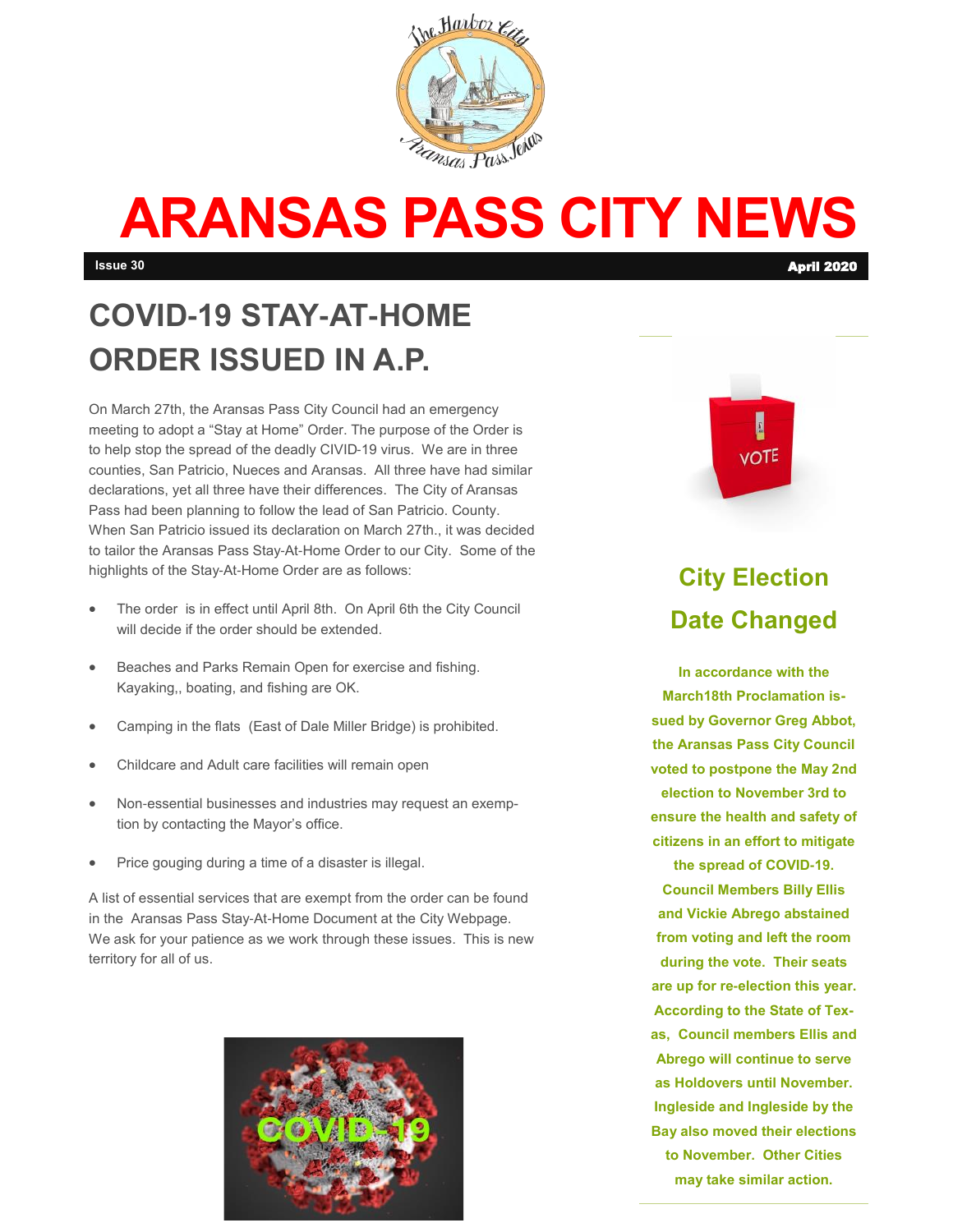



**The City of Aransas Pass** in coordination with



**San Patricio County** 

Will be performing a reconstruction of Marshall Lane beginning

March 23, 2020

Road will be closed to thru traffic during construction. Limits of construction are from Avenue A to Highway 35 Bypass.

For more information please contact **ROAD ROAD** ONSTRUCTION **CONSTRUCTION** Public Works Street Department @ 361-758-3111 **AHEAD AHEAD** 



## **Marshall Lane Reconstruction underway**

A long-needed rebuild of Marshall Lane now is underway. This was made possible because of a partnership with San Patricio County. Work began on March 23rd. See notice above and photo below. The Stay-at-Home Order does not effect this construction project because transportation issues such as this are considered an essential service for public safety. With the new movie theater and the Butter Churn and other businesses in that area; as well as anticipated businesses, it was important to improve this long-neglected road. Other roads in town will be addressed as already approved grant dollars are received for infrastructure work such as water and sewer line replacements.



### **City Council meetings Are Now On You Tube**

With all the changes that are going on, some good things are happening. For example, our City Council meetings will continue to be broadcast live but with a new camera. Also, the Council meetings are on "You Tube" now instead of "Live Stream". The advantages of You Tube is that it is free to the City; whereas Live Stream cost us money. Also, You Tube is more accessible to many more people because it is so popular throughout this area and the nation.

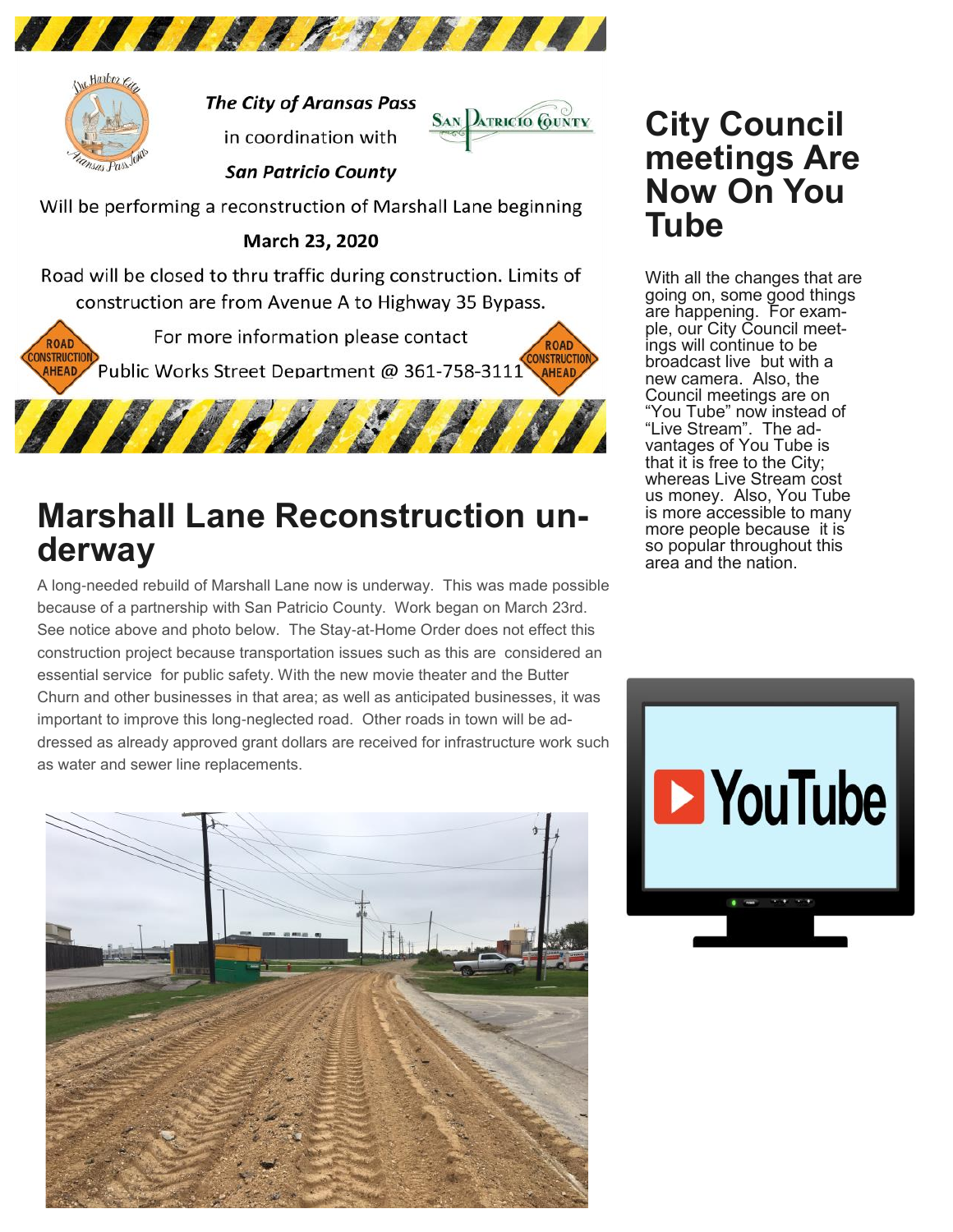#### **Contact Us**

**Aransas Pass City News is published by the City of Aransas Pass, Tx. If you would like to subscribe or unsubscribe contact::**

**gewards@aransaspasstx.gov**

**600 W. Cleveland Blvd. Aransas Pass, Tx 78336**

**361-758-5301**

#### MAYOR DOING DAILY REPORT DURING COVID-19 CRI-SIS

Mayor Ram Gomez has started doing a daily report on the latest developments related to the COVID -19 Emergency. It will be published late in the afternoon Monday through Friday. If the situation worsens, the frequently of the reports may increase. The reports can be found on Facebook and the City's Webpage.



## **A.P. City Council Gets Its First Look at Drainage Study Draft**

The City of Aransas Pass finally has a draft of a very important Citywide Drainage study. The document was presented to the City Council during a March 23rd Work Session. See picture above: Shown Right to Left are Councilmembers Mayor Ram Gomez, Councilmember Jan Moore and Councilmember Vicki Abrego. Out of the range of the camera, but present, are Councilmembers Billy Ellis and Carrie Scruggs. The Study not only lists the high priority drainage problem areas in the City, it also prioritizes each one and provides a price estimate for each. Although this is only a draft study, the final product should be very similar . This study will help the City include drainage projects into the annual capital improvement budget. The City Council approved the creation of the study and will be asked to approve the final document.